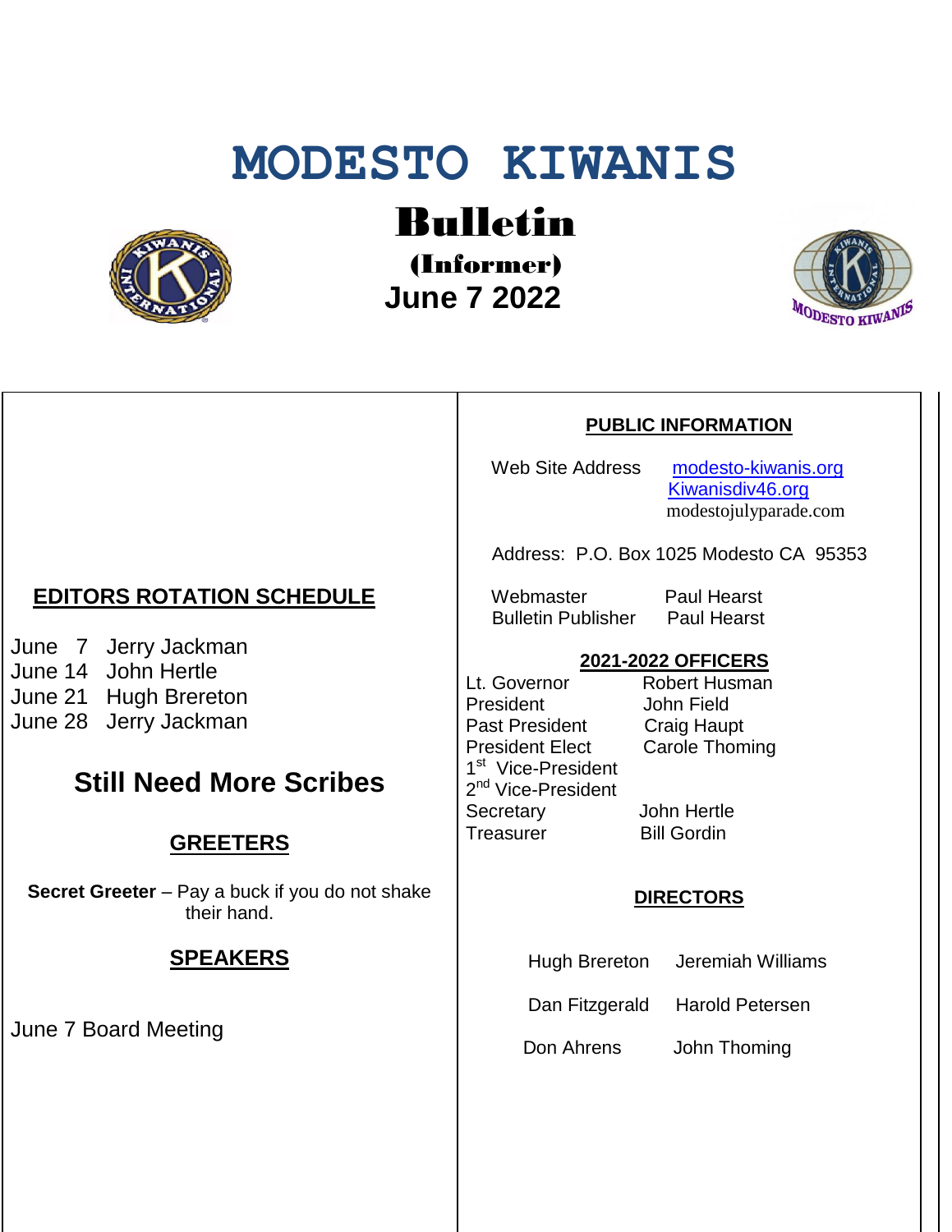This was an unusually short meeting because we need to have a board meeting and our **President John Field** needs to get back to work. **John**  says he will be working every Tuesday through the summer, filling in for another dentist.

Welcome back to **Pat Glattke! Pat** was the only woman attending today along with just 10 men.

**Big Dan Fitzgerald** led us in the Pledge of Allegiance. **Don Ahrens** led us in singing God Bless America. God bless! Club President **John Field** did the invocation.

Announcement:

Thursday June 16th at 5:30 p.m. will be a meeting of the July 4th parade committee at the home of Lynn Dickerson 2708 Stuyvesant Circle.

Happy and sad Bucks:

The MoBand season begins this Thursday at Mancini Bowl. The musical offerings will be songs of the 60s in the spirit of Modesto's American Graffiti week.

**Dan Fitzgerald** began a spirited discussion about the "chicken in bags" drive thru fund raiser that was recently held at the American Graffiti Museum. This was a success despite the fact that the Museum sponsors had not conducted a chicken feed in the past. Dan said " this was their maiden voyage". They had never done it before and did have "growing pains". Much of the credit goes to the Ceres Lions Club whose members barbecued all the chicken. They brought a custom made trailer. It was claimed they are willing to do this for any local non-profit sponsor! Also Foster Farms will donate chickens to any non-profit once a year.

**John Hertle** pointed out that there were no numbers on the tickets. So they didn't know how many tickets were sold! Despite this the fundraiser was a big success for the graffiti Museum which will be opening soon. No set date has been established. Many thanks to the Kiwanians and at least one Sea Scout who were very helpful and instructive to the rookie Museum volunteers.

(It was not noted whether Happy Bucks were contributed during the free flowing discussion.)